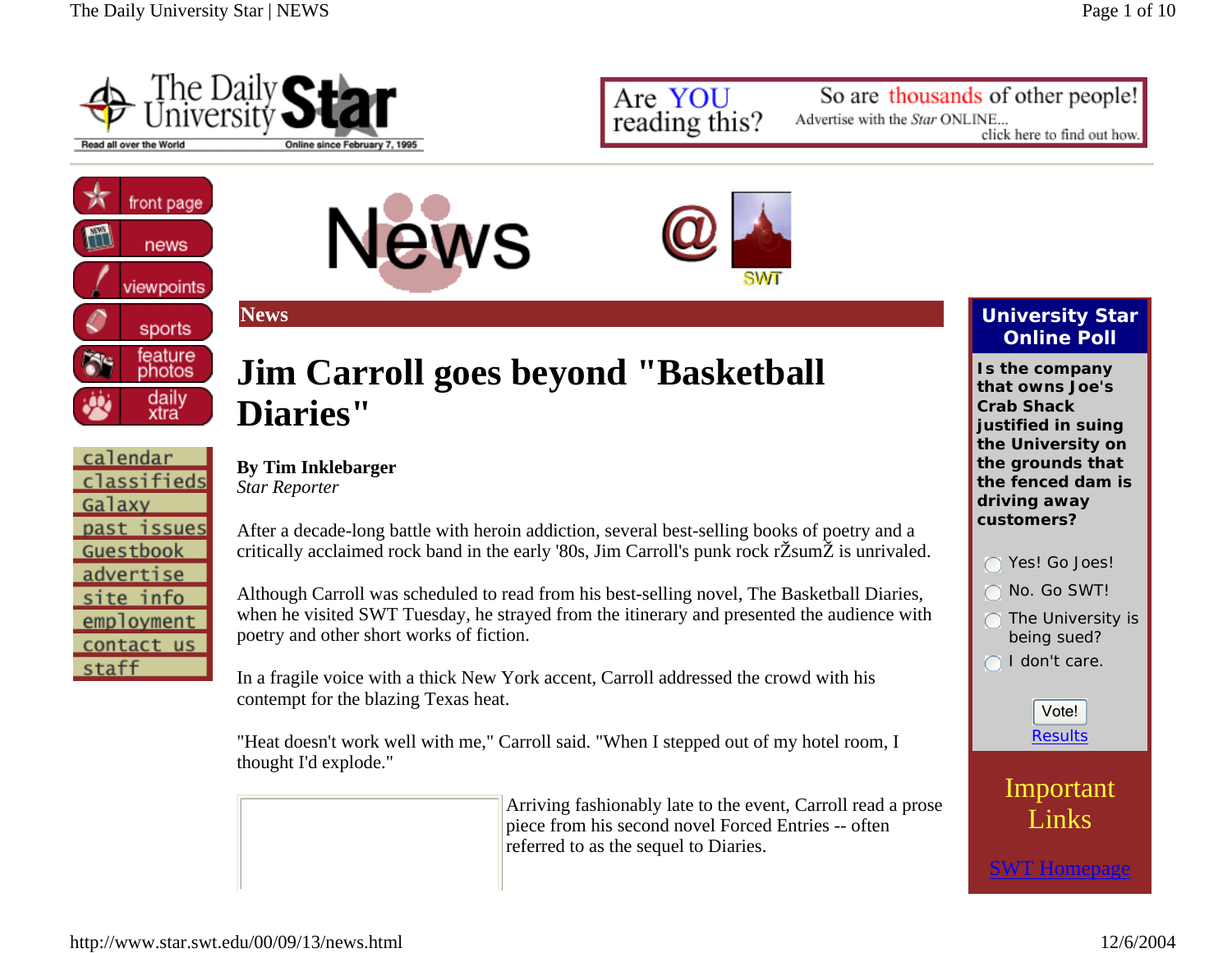SWT WebmailSWT CatswebTIPA



Yesterday evening, many students gathered at the LBJ Student Center while Jim Carrol read many of his poems.

> **Ashley A. Horton/Star Photo**

In his first excerpt, Carroll described an experience with venereal crabs. Carroll described delicately choosing a contender for what he called a 12-inch foot race at the request of his girlfriend Jenny-Anne.

Setting the "buggers" loose for a 23-minute marathon, Carroll said they placed a pubic hair at the end as an incentive to finish.

"What a woman, who can turn an ailment into a viable recreation,"

Carroll read. Carroll said he wrote Forced Entries shortly after deciding to kick the heroin habit. He described the time as, "four years of heavy oblivion."

After searching through a notebook of dog-eared papers, Carroll flashed back to his days working in the avantgarde poetry scene in New York City in the late '60s.

Carroll expressed his distaste for performance art that was, "popping up around the scene."

While working at St. Martin's church -- a main venue for poets and artists of the day -- Carroll gave a performance art show he called "Tiny Torchers." In his piece, Carroll released a cockroach onto the floor and proceeded to spray it with Raid roach spray.

Though Carroll intended to chastise the crowd for its willingness to accept almost anything as an art performance, critics praised him, calling it, "a non-verbal demonstration on the horrors of Vietnam."

Later in the evening, Carroll read a poem about the late lead singer of the band Nirvana titled "8 Fragments of Kurt Cobain."

Carroll read, "genius is not a generous thing," and described the "hungry faces" that can be seen from the crowd.

"Pressure: that's how diamonds are made," Carroll read.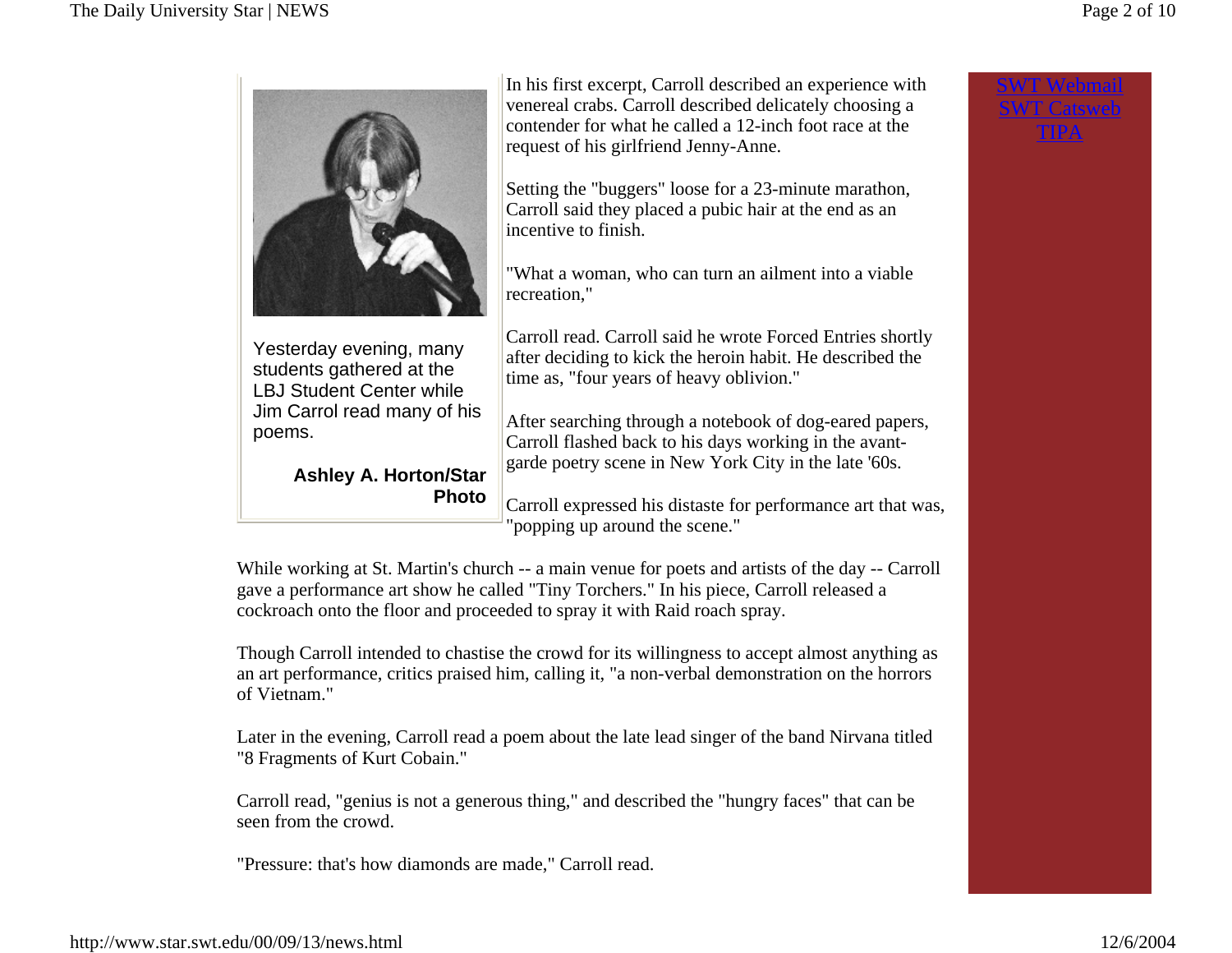At the end of the poem, Carroll asked if the rock star considered the thought that he would never write again.

A few days after Cobain's 1994 suicide, Carroll read the poem on MTV's "Unplugged."

*Fragments* was later published on Jan. 1 in the New York Times.

Continuing with the dead rock star theme, Carroll read a letter he found in a recording studio where rap artist Tupac Shakur was cutting an album.

"The titties is boomin'," Shakur wrote to a German fan who sent a nude photograph to the singer.

"P.S. send more pictures. I want a whole row to tack up on the tour bus," Carroll read from the letter. "Also, consider getting a nose job."

Carroll is most widely known for his 1978 novel *The Basketball Diaries*, although he did not read from the text.

*Diaries* chronicles Carroll's turbulent coming of age in New York City's Lower East Side during the 1960s. Carroll became an instant prodigy on the basketball court, but he soon fell into a life of substance abuse.

Eventually trading in his gym sneakers for a needle and syringe, Carroll found himself a strung-out junkie on skid row. It was there that he discovered his passion as a writer.

Loosely based on Carroll's autobiography, the book was made into a 1995 film starring Leonardo DiCaprio as Jim.

After kicking his drug habit in the late Ô70s, Carroll left New York and started The Jim Carroll Band. Shortly after the shooting death of John Lennon in 1980, Carroll's song People Who Died -- from his debut album Catholic Boy -- became an overnight radio hit.

The band went on to produce two more LPs in the early  $\hat{O}80s$ , and Carroll has independently recorded several spoken-word poetry albums.

Aside from his work as a musician and writer, Carroll has also published several books of poetry including his most recent, Void of Curse, in 1998.